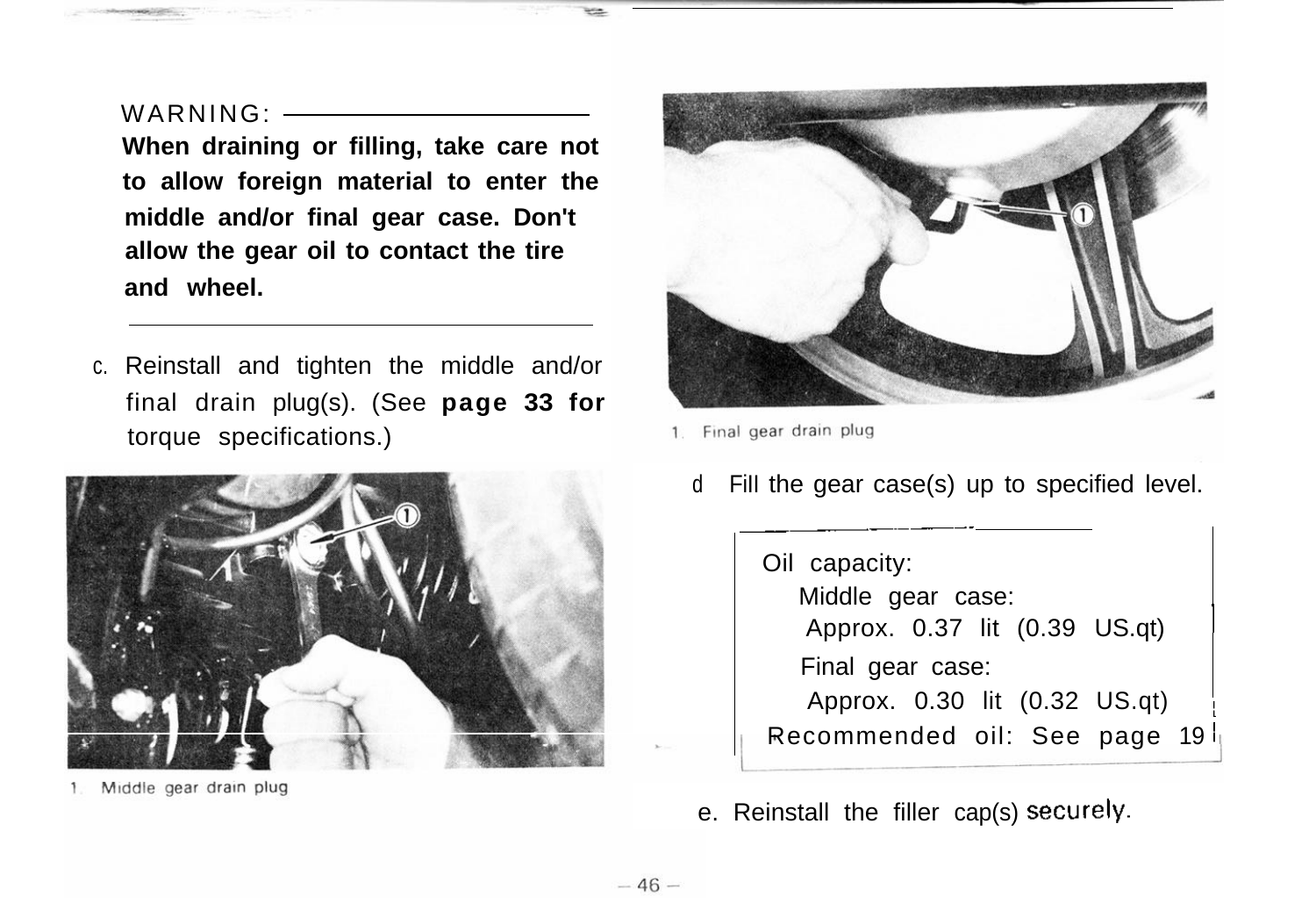**Air filter**

- **1. Removal**
- **a. Lift the seat and remove the air filter case cap by removing the panhead screws (2).**



## **b. Pull out the element**



1 Air filter element

## **Cleaning method**

**Tap the element lightly to remove most of the dust and dirt: then blow out the remaining dirt with compressed air through the inner surface of the element. If element is damaged, replace.**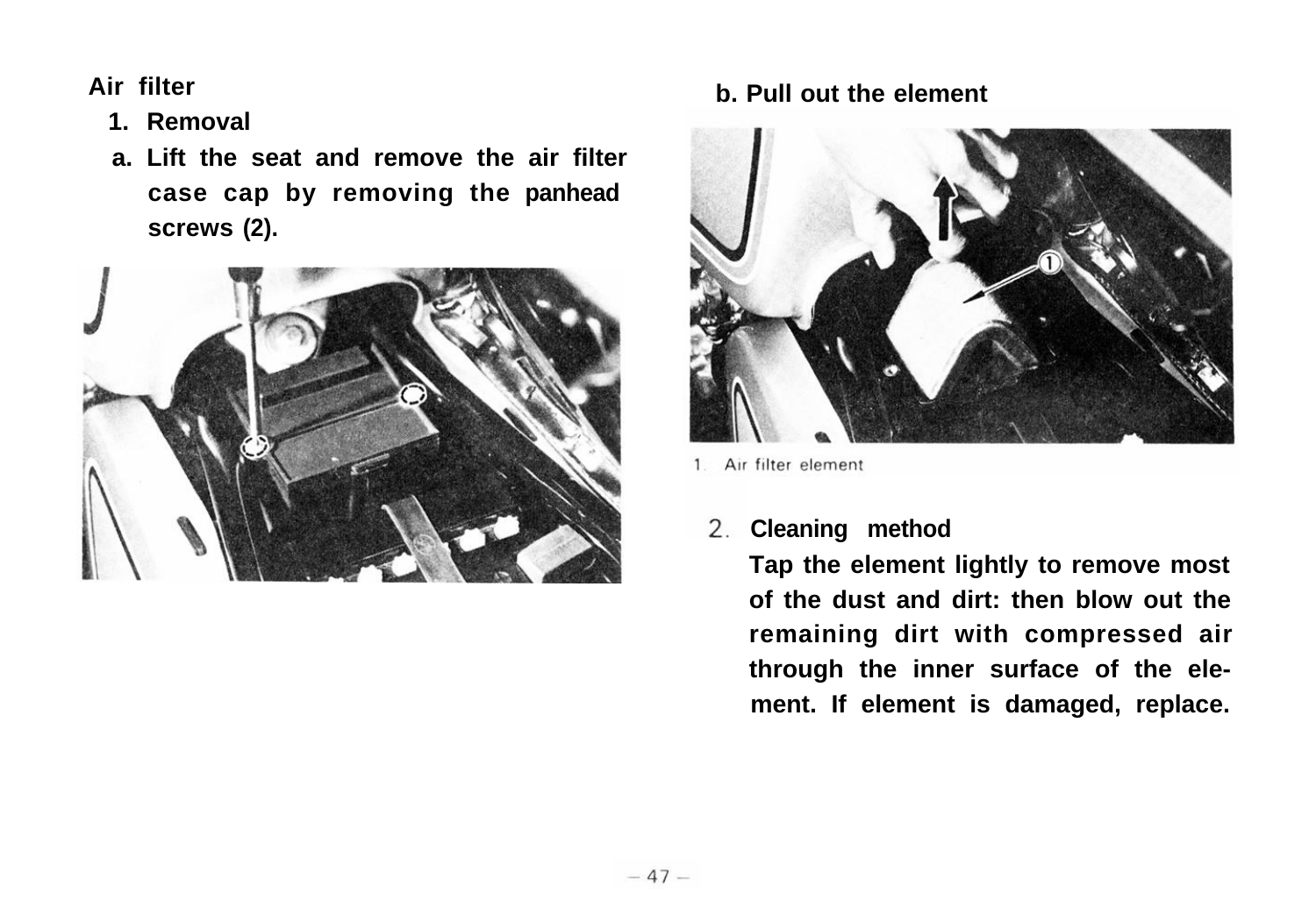

- **3 Reassemble by reversing the removal procedure. Check whether the element is seated completely against the case.**
- **4 The air filter element should be cleaned once a month or every 1,600 km (1,000 mi.). It should be cleaned more often if the machine' is operated in extremely dusty areas.**

**CAUTION: \_\_\_~**

**The engine should never be run without the air cleaner element in-** **stalled; excessive piston and/or cylinder wear may result.**

**Fuel petcock cleaning**

**1. Turn the petcock lever to the "ON" or "RES" position. Remove the fuel pipe.**



1. "ON" position

**2. Remove the drain cover and clean it with solvent.**